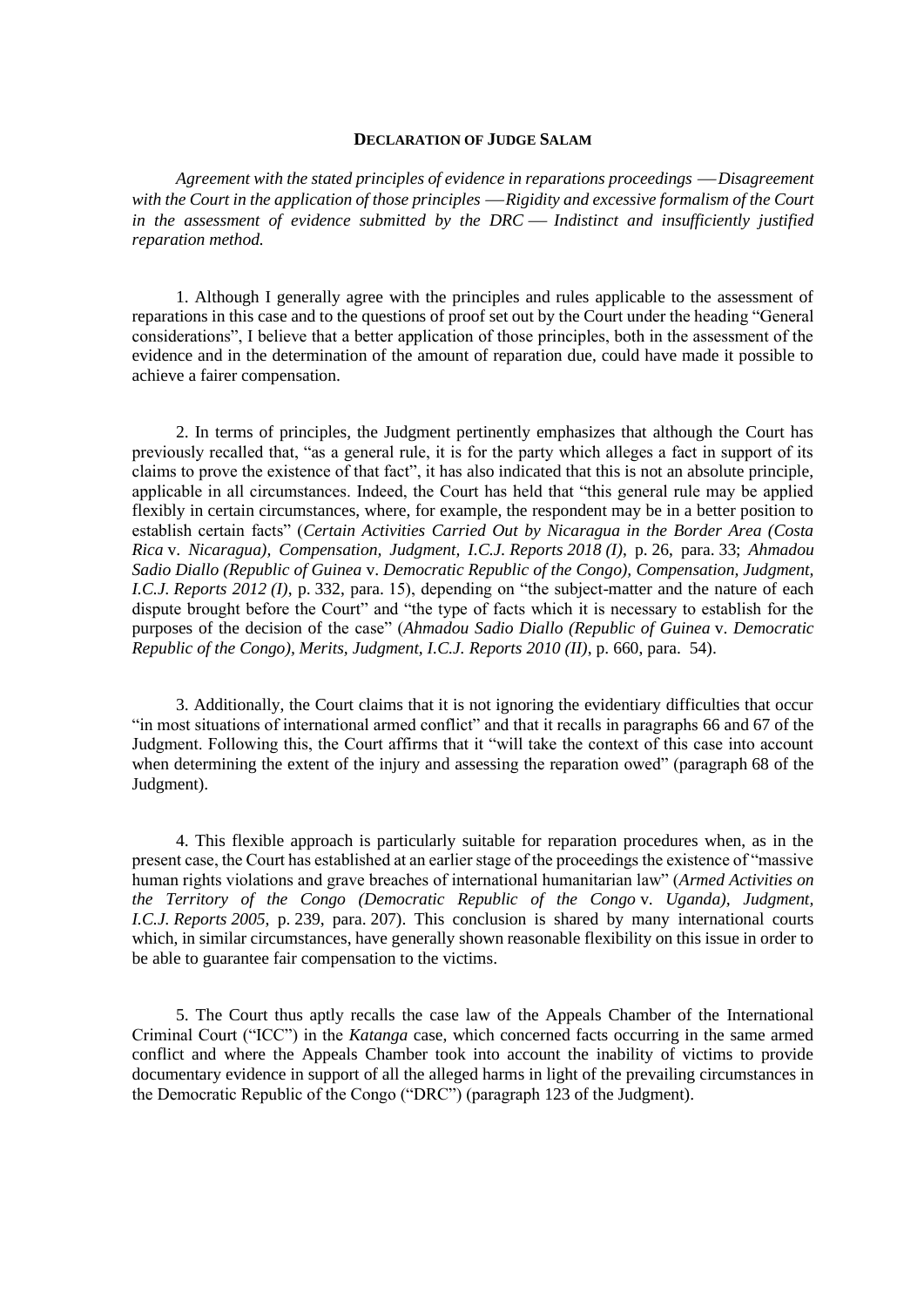6. Along the same lines, I also note that, in the *Lubanga* case (2015), the ICC Appeals Chamber observed that, with regard to the evidentiary standard in the reparations phase, it was appropriate to apply more flexible criteria than the requirement of "beyond [all] reasonable doubt", and that several factors had to be taken into consideration, including recognizing the difficulty victims face in obtaining evidence in support of their claims due to its destruction<sup>1</sup>. Similarly, in the reparations procedure in the *Ntaganda* case, the Appeals Chamber recalled that the "appropriate" standard of proof depended on the particular circumstances of the case<sup>2</sup>, taking into consideration the difficulty involved in obtaining evidence as well. Therefore, in order to determine the standard of proof applicable in the reparations proceeding, the Appeals Chamber took into account the distinguishing features of the case, "specifically the difficulty victims may face in obtaining evidence in support of their claim due to the destruction or the unavailability of evidence in the relevant circumstances"<sup>3</sup>. The Appeals Chamber thus underscored the relevance of the standard of proof known as the "balance of probabilities". All that is required is for the court to be satisfied that it is more probable than not that the plaintiff suffered harm resulting from one of the crimes for which the defendant was convicted<sup>4</sup>.

7. A similar approach was followed by the Eritrea-Ethiopia Claims Commission, which avoided using a "mechanical process" with an overly demanding standard of proof pertaining to alleged damages that would, as such, have deprived the victims of fair compensation, while also preventing excessive requests<sup>5</sup>. As the Commission noted,

"in connection with particular claims, the evidence regarding such matters as the egregiousness or seriousness of the unlawful action, the numbers of persons injured or property destroyed or damaged by that action, and the financial consequences of such injury, destruction or damage, is often uncertain or ambiguous. In such circumstances, the Commission has made the best estimates possible on the basis of the available evidence. Like some national courts and international legislators, it has recognized that when obligated to determine appropriate compensation, it must do so even if the process involves estimation, or even guesswork, within the range of possibilities indicated by the evidence."<sup>6</sup>

8. This approach is consistent with the fundamental principles of justice as recalled by the arbitral tribunal in the *Trail Smelter* case:

6 *Ibid.*, para. 37.

<sup>1</sup> *The Prosecutor* v. *Thomas Lubanga Dyilo*, ICC-01/04-01/06, Appeals Chamber, Amended Order for Reparations, Annex A of the Judgment on the appeals against the "Decision establishing the principles and procedures to be applied to reparations" of 7 August 2012, 3 March 2015 (ICC-01/04-01/06-3129-AnxA), para. 22.

<sup>2</sup> *The Prosecutor* v. *Bosco Ntaganda*, ICC-01/04-02/06, Trial Chamber VI, Reparations Order, 8 March 2021, para. 77.

<sup>3</sup> *The Prosecutor* v. *Germain Katanga*, ICC-01/04-01/07, Trial Chamber II, Order for Reparations pursuant to Article 75 of the Statute, 24 March 2017, para. 47.

<sup>4</sup> *Ibid*., paras. 46-50.

<sup>5</sup> Eritrea-Ethiopia Claims Commission, *Ethiopia's Damages Claims, Final Award*, Decision of 17 August 2009, United Nations, *Reports of the International Arbitral Awards (RIAA)*, Vol. XXVI, paras. 37, 40, 98 and 328.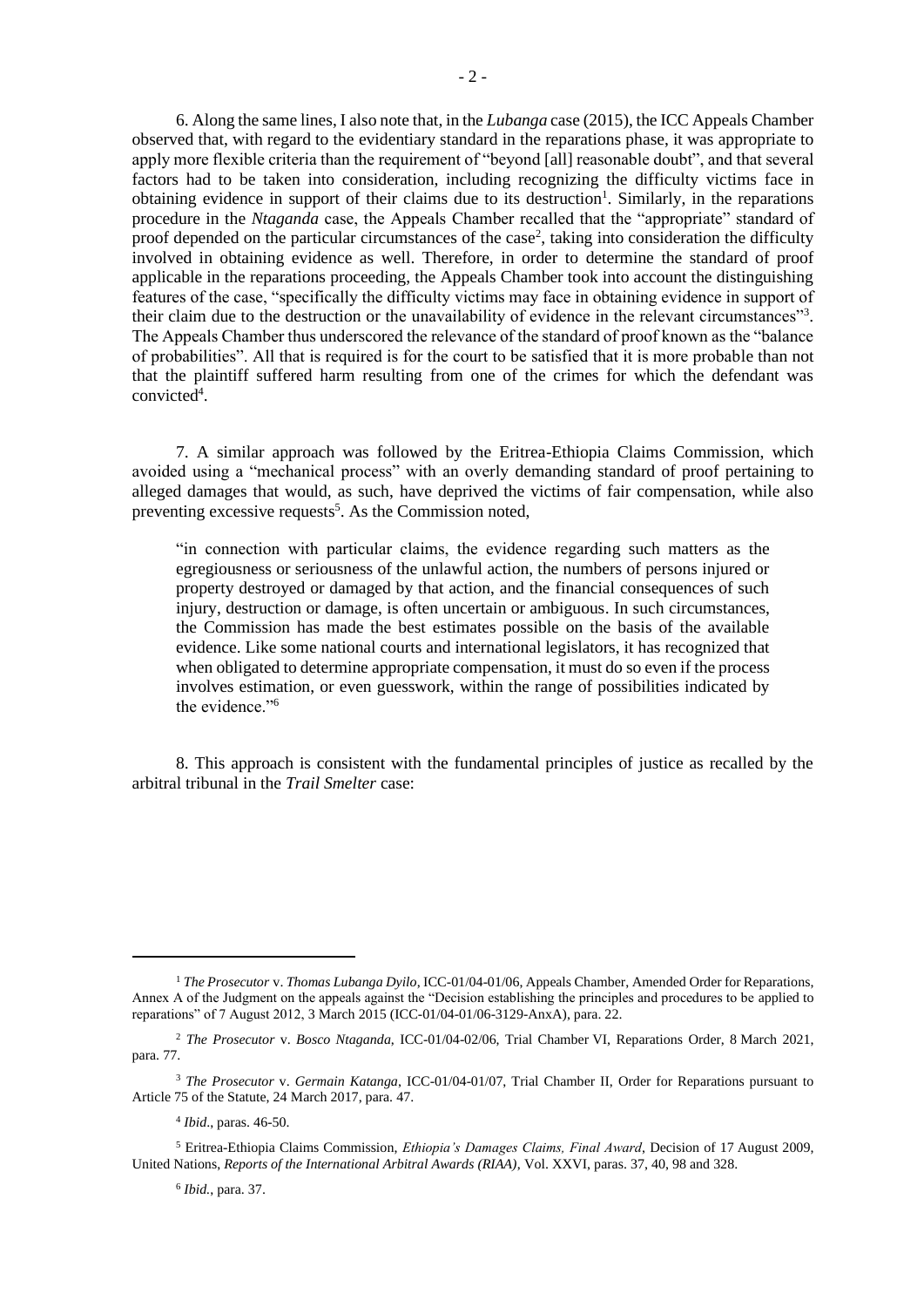"Where the tort itself is of such a nature as to preclude the ascertainment of the amount of damages with certainty, it would be a perversion of fundamental principles of justice to deny all relief to the injured person, and thereby relieve the wrongdoer from making any amend for his acts. In such case, while the damages may not be determined by mere speculation or guess, it will be enough if the evidence show the extent of the damages as a matter of just and reasonable inference, although the result be only approximate."<sup>7</sup>

9. As previously mentioned, the Court claims that it is aware of the difficulties relating to questions of proof which arise "in most situations of international armed conflict", as it recalls in paragraphs 66 and 67 of the Judgment. The Court also states that it "will take the context of this case into account when determining the extent of the injury and assessing the reparation owed" (paragraph 68 of the Judgment).

10. However, in the remainder of the Judgment, the Court does not seem to have applied the above principles satisfactorily or to have sufficiently taken into consideration the context of this case, which ultimately prevents it from arriving at a just and equitable compensation.

11. Indeed, while it is careful to point this out, the Court does not sufficiently take into consideration the fact that the conflict occurred several decades ago, rendering the accessibility of relevant official documents more difficult; that evidence could have been destroyed as a result of the war or the elapsed time; that the DRC may have lacked the necessary resources to conduct investigations on its own territory; and that the low level of education of a majority of the victims and especially the administrative context of the country prevented an effective accounting of all the damage suffered, including the loss of human life via official death certificates or hospital records.

12. First, in assessing the evidence submitted by the DRC, the Court has been too strict, even severe, when highlighting the deficiencies in the evidence submitted by the Applicant, without really taking into consideration the context of the case. There is no doubt that the DRC has not always been able to provide evidence of a high degree of certainty in support of its claims. In fact, the Applicant acknowledges this in a certain way when reminding the Court of the situation in which it had to collect the evidence, notably highlighting "its lack of resources, the continuing conflict on its territory, the trauma suffered by a large number of victims and their low level of education, the destruction and loss of evidence and other related difficulties" (paragraph 62 of the Judgment).

13. To my great regret, the Court does not seem to take full account of this context which should have led it to acknowledge, as it did in the *Corfu Channel* case, that the DRC, which was unable to furnish direct proof, could "be allowed a more liberal recourse to inferences of fact and circumstantial evidence" (*Corfu Channel (United Kingdom* v. *Albania), Merits, Judgment, I.C.J. Reports 1949*, p. 18).

<sup>7</sup> *Trail Smelter (United States, Canada)*, *Awards of 16 April 1938 and 11 March 1941*, *RIAA*, Vol. III, p. 1920.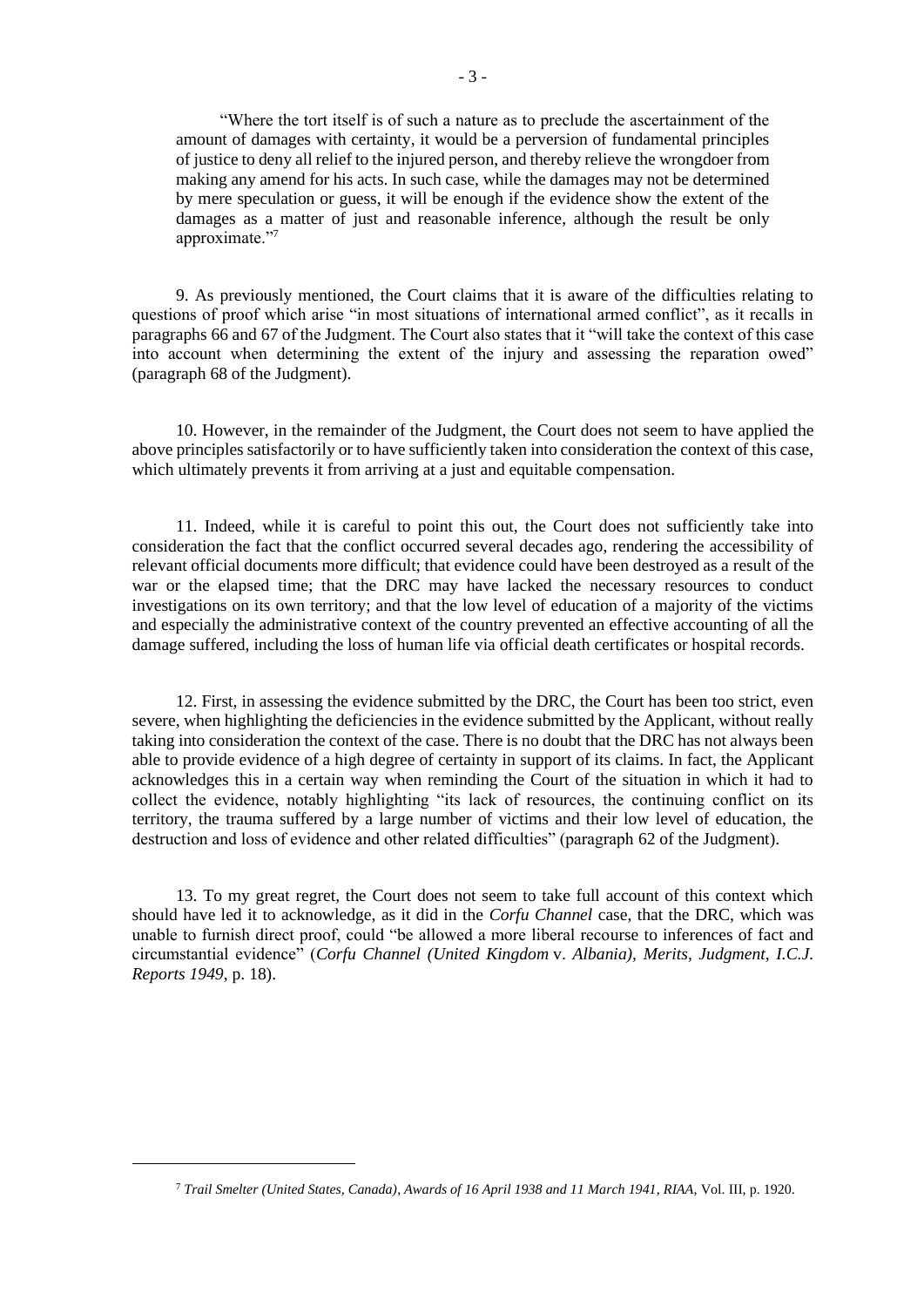difficult situation in which the DRC found itself, more evidence could be expected to have been collected by the DRC since the Court delivered its 2005 Judgment". The Court's position is far from "taking into account" the "context" of the situation in the DRC which, even after 2005, remained unstable, with conflicts of varying intensity, and where the Government lacked total control over the entire territory, as underscored by numerous Security Council resolutions and reports by the United Nations Organization Mission in the Democratic Republic of the Congo ("MONUC"), which became the United Nations Organization Stabilization Mission in the Democratic Republic of the Congo ("MONUSCO") on 1 July 2010.

15. Next, the Court's admonition of the DRC stands in sharp contrast to its attitude concerning Uganda's lack of co-operation, as the occupying Power, in the search for and collection of evidence in the context of these proceedings; this being the case even though the Court had recalled  $\sim$  as I pointed out before — that in certain circumstances, the burden of proof could be reversed, or at least shared between the parties, with the respondent's active participation in the establishment of certain facts necessary to settle a dispute (*Certain Activities Carried Out by Nicaragua in the Border Area (Costa Rica* v. *Nicaragua), Compensation, Judgment, I.C.J. Reports 2018 (I)*, p. 26, para. 33; *Ahmadou Sadio Diallo (Republic of Guinea* v. *Democratic Republic of the Congo), Compensation, Judgment, I.C.J. Reports 2012 (I)*, p. 332, para. 15).

16. Indeed, the nature of the present dispute required the Respondent to establish certain elements of the case. Given that it was the occupying Power in Ituri when many of the events that needed to be established occurred, Uganda is undoubtedly in a better position to do so than the DRC, which would have had the onerous task of reconstructing evidence damaged by the war, the occupation of part of its territory and the elapsed time. However, the Respondent did not do so. It merely pointed to the deficiencies in the evidence provided by the DRC and noted that the conclusions of the Court-appointed experts were unfounded or arbitrary. This attitude of Uganda has, naturally, rendered an already arduous task for the Court even more difficult. Surprisingly, the Judgment limited itself to taking note of this situation without drawing the necessary conclusions from it.

17. Turning to the question of compensation, the Court recalls, rightly in my view, in paragraph 106 of the Judgment, that it may "on an exceptional basis, award compensation in the form of a global sum, within the range of possibilities indicated by the evidence and taking account of equitable considerations". Such an approach can be justified when the evidence unambiguously leads to the conclusion that an internationally wrongful act has caused proven harm but where such evidence does not allow for a precise evaluation of the extent or magnitude of such harm (see *Ahmadou Sadio Diallo (Republic of Guinea* v. *Democratic Republic of the Congo), Compensation, Judgment, I.C.J. Reports 2012 (I)*, p. 334 para. 21, pp. 334-335, para. 24, and p. 337, para. 33; *Certain Activities Carried Out by Nicaragua in the Border Area (Costa Rica* v. *Nicaragua), Compensation, Judgment, I.C.J. Reports 2018 (I)*, pp. 26-27, para. 35).

18. While the Judgment proceeds at length to a rigorous analysis of the various methods used by the Parties and by the Court-appointed experts to assess the extent of damage to be compensated and to determine the amount of compensation owed for each head of damage, it does not, however,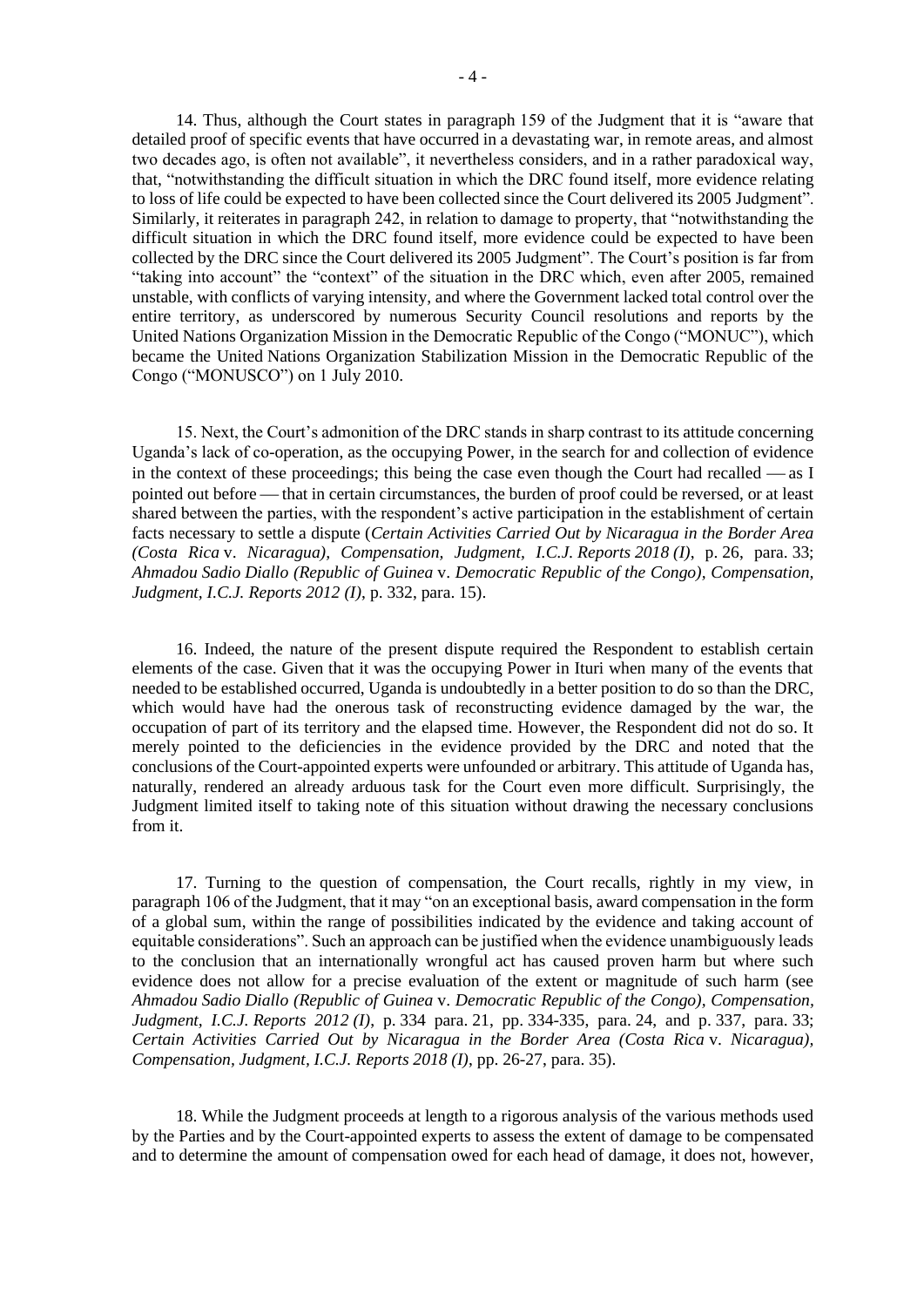clearly set out its method of calculating the compensation to be granted, apart from mentioning rather vague and general considerations such as "[t]aking into account all the available evidence", "the methodologies proposed to assign a value to personal injuries" and "its jurisprudence and the pronouncements of other international bodies". It remains that these considerations are not sufficient and/or convincing explanations.

19. The majority's position also appears to me to be questionable in terms of the approach followed for the allocation of the compensation due to the DRC. In particular, I do not agree with the decision to opt for "global" sums for all damage caused to persons, property or natural resources, without distinguishing among the different heads of damage within each of these three categories. For instance, with regard to damage to persons, the Court begins by carrying out a separate analysis of each damage alleged by the DRC, namely the loss of human life, injuries to persons, rape and sexual violence, the recruitment and deployment of child soldiers, and population displacements. However, having done so, the Court does not explain why it considers it appropriate to award a "single" lump sum for "all" damage to persons, instead of awarding separate compensation for each of the different heads of damage.

20. The fact that the Court refrains from fixing a specific amount of compensation for each of the various heads of damage seems all the more problematic since, recalling its 2012 case law in *Ahmadou Sadio Diallo*, the Court indicates that "any reparation is intended, as far as possible, to benefit all those who suffered injury resulting from internationally wrongful acts" (paragraph 102 of the Judgment). The awarded reparation should, from this point of view, benefit as much as possible the victims, groups of victims and communities who suffered harm resulting from the internationally wrongful acts of Uganda. Indeed, as recommended by the United Nations General Assembly, it is fitting to adopt, in cases of serious violations of international human rights law and international humanitarian law, as in the present case, a "victim-oriented" approach (resolution 60/147, Basic Principles and Guidelines on the Right to a Remedy and Reparation for Victims of Gross Violations of International Human Rights Law and Serious Violations of International Humanitarian Law, 16 Dec. 2005, doc. A/RES/60/147).

21. It is therefore to be regretted that, by not distinguishing between the separate types of injuries in each of the different categories of damage, the Court has not helped in the appropriate distribution of the compensation awarded to the DRC to repair the injury suffered by the victims and communities harmed as a result of Uganda's internationally wrongful acts.

22. Indeed, how should the DRC distribute the US\$225,000,000 among the families of the deceased, the injured, the rape victims, the child soldiers and the displaced persons? Similarly, the US\$40,000,000 granted for property damage leaves the DRC to resolve for itself the thorny issue of determining what share should be reserved for the restoration and reconstruction of public buildings, and thus paid to the State treasury, and what part should relate to private property. Should the Court's exercise of its discretionary power in defining the amount of reparation necessarily be followed by arbitrariness in the DRC's distribution of that amount? It seems to me that, on this point, the Court could have taken a more satisfactory approach for the sake of the victims.